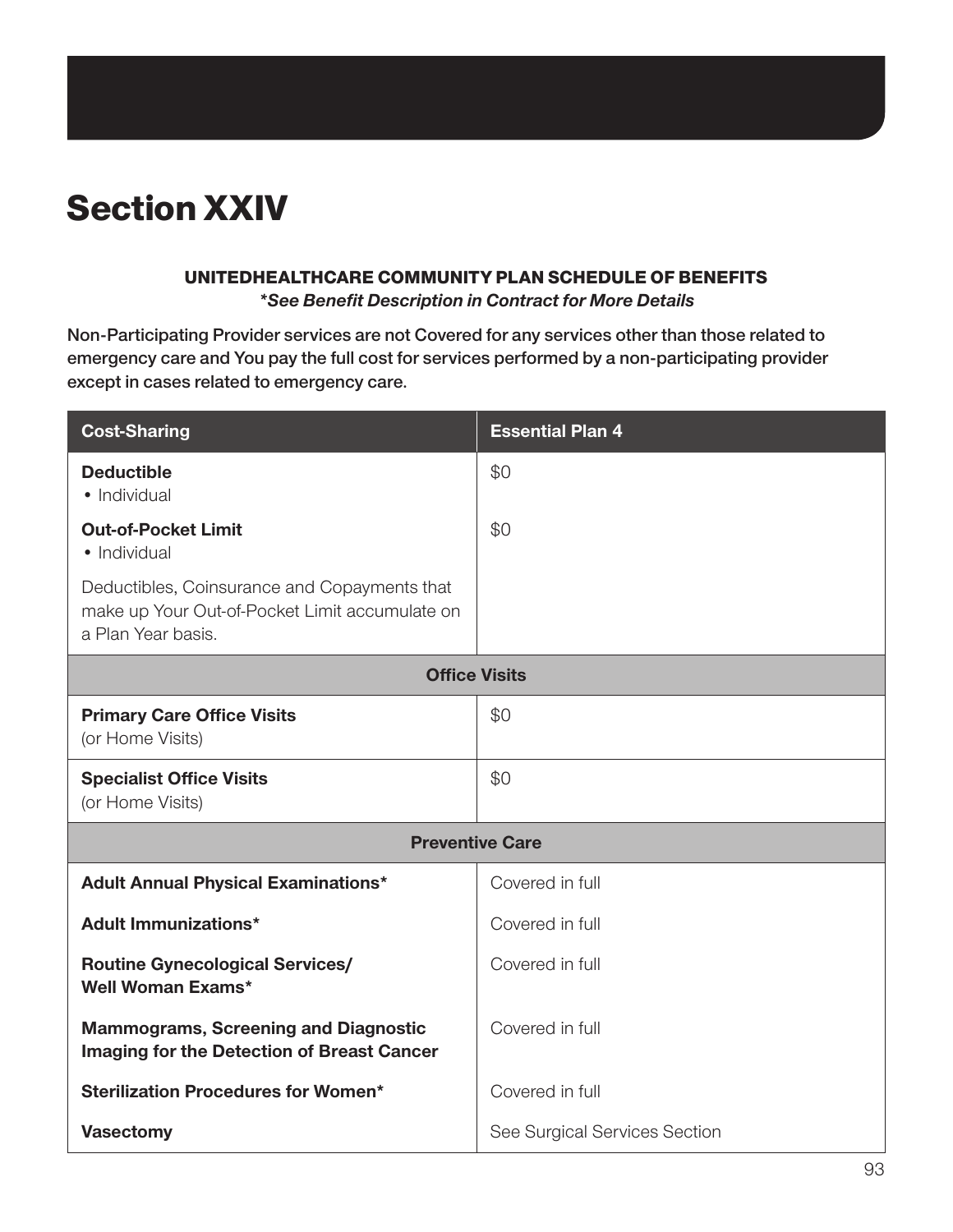| <b>Cost-Sharing</b>                                                                                                           | <b>Essential Plan 4</b>                                                                                                                                                             |  |
|-------------------------------------------------------------------------------------------------------------------------------|-------------------------------------------------------------------------------------------------------------------------------------------------------------------------------------|--|
| <b>Preventive Care (continued)</b>                                                                                            |                                                                                                                                                                                     |  |
| <b>Bone Density Testing*</b>                                                                                                  | Covered in full                                                                                                                                                                     |  |
| <b>Screening for Prostate Cancer</b>                                                                                          | Covered in full                                                                                                                                                                     |  |
| All other preventive services required<br>by USPSTF and HRSA                                                                  | Covered in full                                                                                                                                                                     |  |
| *When preventive services are not provided in<br>accordance with the comprehensive guidelines<br>supported by USPSTF and HRSA | Use Cost-Sharing for appropriate service<br>(Primary Care Office Visit; Specialist Office Visit;<br>Diagnostic Radiology Services; Laboratory<br>Procedures and Diagnostic Testing) |  |
| <b>Emergency Care</b>                                                                                                         |                                                                                                                                                                                     |  |
| <b>Pre-Hospital Emergency Medical Services</b><br>(Ambulance Services)                                                        | \$0                                                                                                                                                                                 |  |
| <b>Non-Emergency Ambulance Services</b>                                                                                       | \$0                                                                                                                                                                                 |  |
| <b>Preauthorization required</b>                                                                                              |                                                                                                                                                                                     |  |
| <b>Emergency Department</b>                                                                                                   | \$0                                                                                                                                                                                 |  |
| Copay waived if admitted to Hospital                                                                                          | Health care forensic examinations performed<br>under Public Health Law § 2805-i are not subject<br>to Cost-Sharing                                                                  |  |
| <b>Urgent Care Center</b>                                                                                                     | \$0                                                                                                                                                                                 |  |
| <b>Professional Services and Outpatient Care</b>                                                                              |                                                                                                                                                                                     |  |
| <b>Advanced Imaging Services</b>                                                                                              |                                                                                                                                                                                     |  |
| • Performed in a Freestanding Radiology Facility<br>or Office Setting                                                         | \$0                                                                                                                                                                                 |  |
| • Performed in a Specialist Office                                                                                            | \$0                                                                                                                                                                                 |  |
| • Performed as Outpatient Hospital Services                                                                                   | \$0                                                                                                                                                                                 |  |
| <b>Preauthorization required</b>                                                                                              |                                                                                                                                                                                     |  |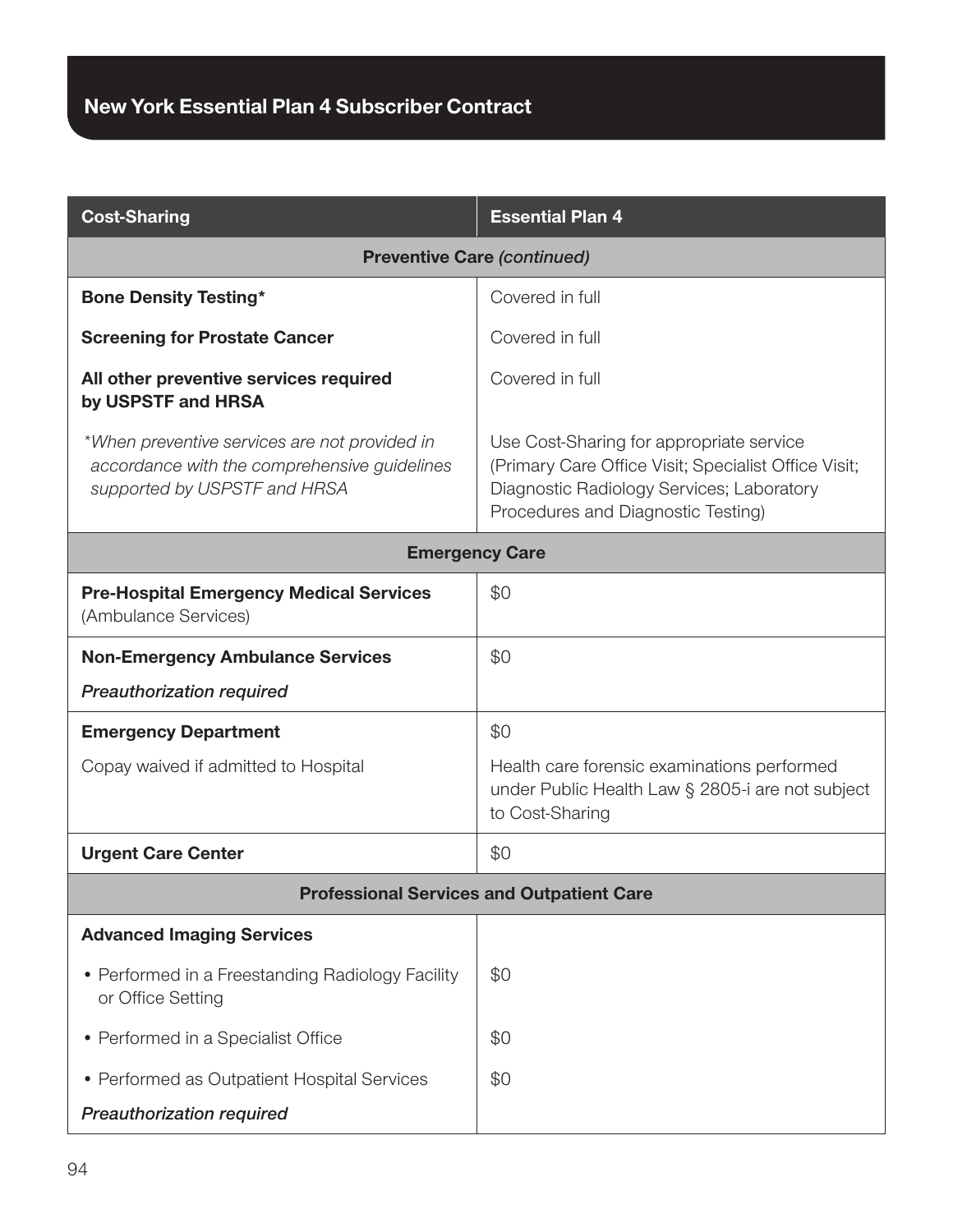| <b>Cost-Sharing</b>                                          | <b>Essential Plan 4</b>                                        |
|--------------------------------------------------------------|----------------------------------------------------------------|
| <b>Professional Services and Outpatient Care (continued)</b> |                                                                |
| <b>Allergy Testing and Treatment</b>                         |                                                                |
| • Performed in a PCP Office                                  | \$0                                                            |
| • Performed in a Specialist Office                           | \$0                                                            |
| <b>Ambulatory Surgical Center Facility Fee</b>               | \$0                                                            |
| <b>Anesthesia Services (all settings)</b>                    | Covered in full                                                |
| <b>Autologous Blood Banking</b>                              | Covered in full                                                |
| <b>Cardiac and Pulmonary Rehabilitation</b>                  |                                                                |
| • Performed in a Specialist Office                           | \$0                                                            |
| • Performed as Outpatient Hospital Services                  | \$0                                                            |
| • Performed as Inpatient Hospital Services                   | Included as part of inpatient Hospital service<br>cost-sharing |
| Chemotherapy                                                 |                                                                |
| • Performed in a PCP Office                                  | \$0                                                            |
| • Performed in a Specialist Office                           | \$0                                                            |
| • Performed as Outpatient Hospital Services                  | \$0                                                            |
| • Performed at home                                          | \$0                                                            |
| • Chemotherapy Medication                                    | \$0                                                            |
| <b>Chiropractic Services</b>                                 | \$0                                                            |
| <b>Clinical Trials</b>                                       | Use Cost-Sharing for appropriate service                       |
| Preauthorization required                                    |                                                                |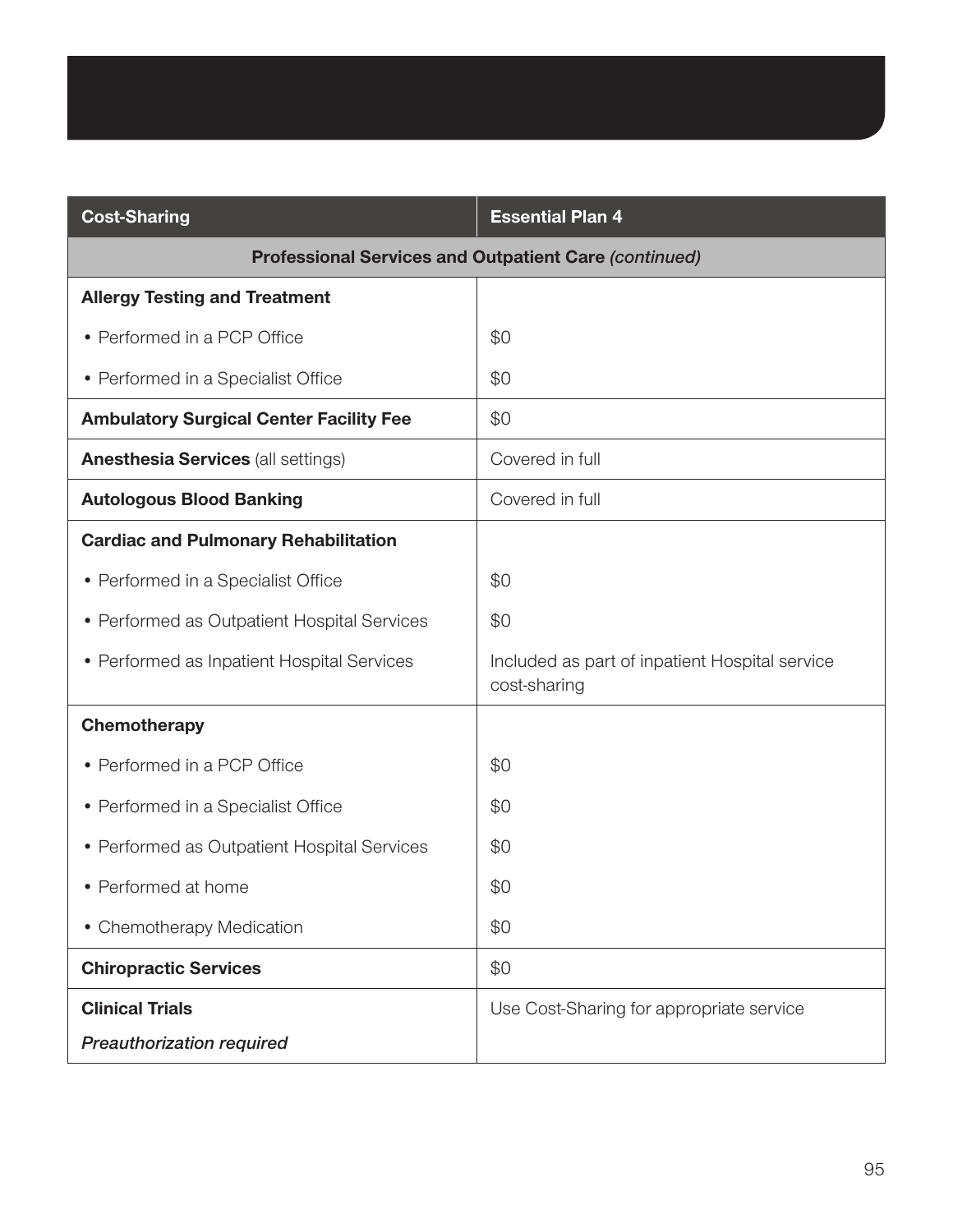| <b>Cost-Sharing</b>                                                                                                                                           | <b>Essential Plan 4</b>                                                                                                                   |  |
|---------------------------------------------------------------------------------------------------------------------------------------------------------------|-------------------------------------------------------------------------------------------------------------------------------------------|--|
| <b>Professional Services and Outpatient Care (continued)</b>                                                                                                  |                                                                                                                                           |  |
| <b>Diagnostic Testing</b>                                                                                                                                     |                                                                                                                                           |  |
| • Performed in a PCP Office                                                                                                                                   | \$0                                                                                                                                       |  |
| • Performed in a Specialist Office                                                                                                                            | \$0                                                                                                                                       |  |
| • Performed as Outpatient Hospital Services                                                                                                                   | \$0                                                                                                                                       |  |
| <b>Dialysis</b>                                                                                                                                               |                                                                                                                                           |  |
| • Performed in a PCP Office                                                                                                                                   | \$0                                                                                                                                       |  |
| • Performed in a Freestanding Center or<br><b>Specialist Office Setting</b>                                                                                   | \$0                                                                                                                                       |  |
| • Performed as Outpatient Hospital Services                                                                                                                   | \$0                                                                                                                                       |  |
| • Performed at Home                                                                                                                                           | \$0                                                                                                                                       |  |
| <b>Habilitation Services</b><br>(Physical Therapy, Occupational Therapy<br>or Speech Therapy)<br>60 visits per condition, per Plan Year<br>combined therapies | \$0                                                                                                                                       |  |
| <b>Home Health Care</b><br>40 visits Per Plan Year<br><b>Preauthorization required</b>                                                                        | \$0                                                                                                                                       |  |
| <b>Infertility Services</b><br><b>Preauthorization required</b>                                                                                               | Use Cost-Sharing for appropriate service<br>(Office Visit; Diagnostic Radiology Services;<br>Surgery; Laboratory & Diagnostic Procedures) |  |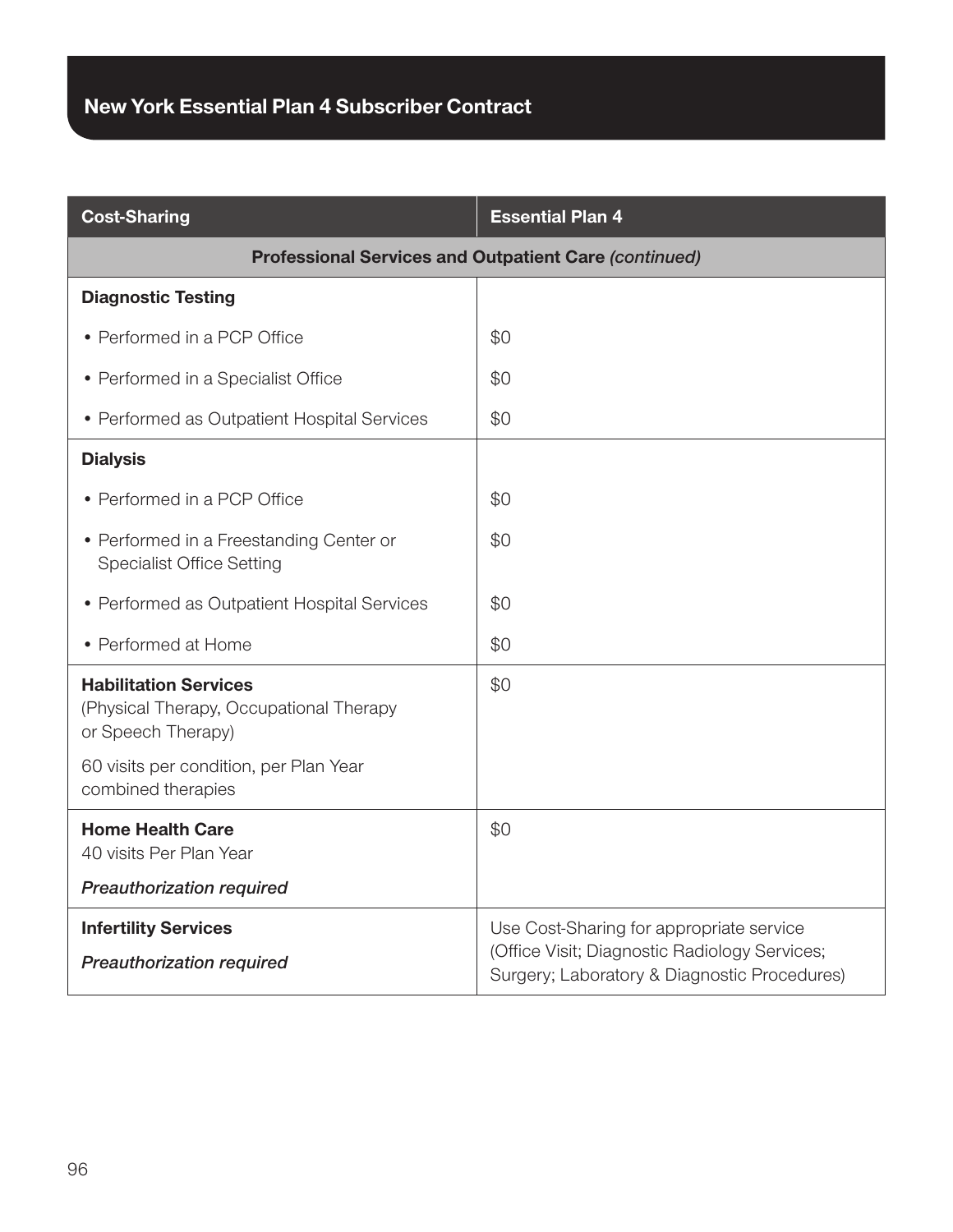| <b>Cost-Sharing</b>                                                                       | <b>Essential Plan 4</b> |
|-------------------------------------------------------------------------------------------|-------------------------|
| <b>Professional Services and Outpatient Care (continued)</b>                              |                         |
| <b>Infusion Therapy</b>                                                                   |                         |
| • Administration                                                                          |                         |
| - Performed in a PCP Office                                                               | \$0                     |
| - Performed in Specialist Office                                                          | \$0                     |
| - Performed as Outpatient Hospital Services                                               | \$0                     |
| - Home Infusion Therapy<br>(Home infusion counts toward home<br>health care visit limits) | \$0                     |
| - Infusion Therapy medication                                                             | \$0                     |
| <b>Preauthorization required</b>                                                          |                         |
| <b>Inpatient Medical Visits</b>                                                           | \$0 per admission       |
| <b>Interruption of Pregnancy</b>                                                          |                         |
| • Medically Necessary Abortions<br>Unlimited                                              | Covered in Full         |
| • Elective Abortions<br>One (1) procedure per Plan Year                                   | \$0                     |
| <b>Laboratory Procedures</b>                                                              |                         |
| • Performed in a PCP Office                                                               | \$0                     |
| • Performed in a Specialist Office                                                        | \$0                     |
| • Performed in a Freestanding<br>Laboratory Facility                                      | \$0                     |
| • Performed as Outpatient Hospital Services                                               | \$0                     |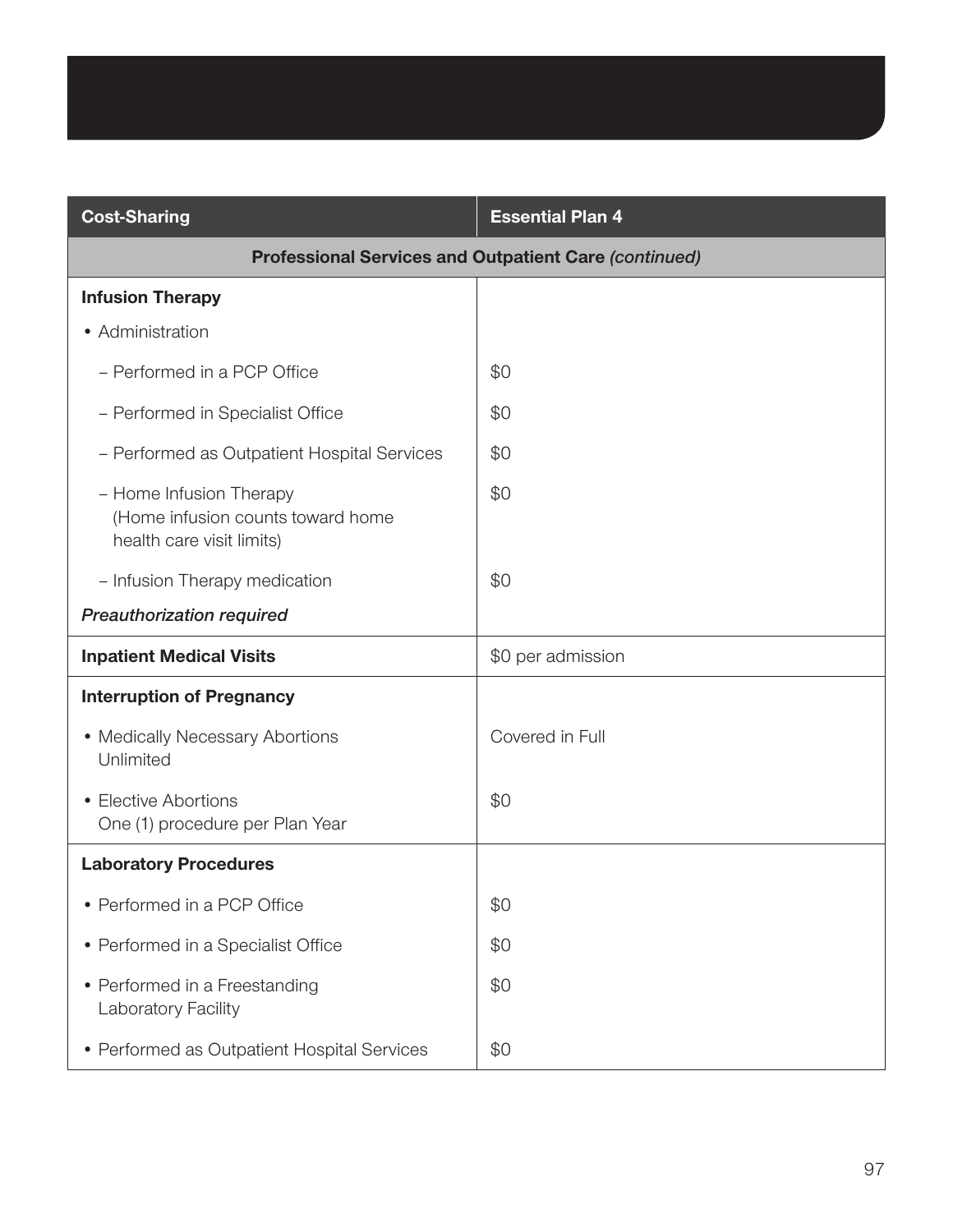| <b>Cost-Sharing</b>                                                                                                                                          | <b>Essential Plan 4</b>                        |
|--------------------------------------------------------------------------------------------------------------------------------------------------------------|------------------------------------------------|
| <b>Professional Services and Outpatient Care (continued)</b>                                                                                                 |                                                |
| <b>Maternity and Newborn Care</b>                                                                                                                            |                                                |
| • Prenatal Care                                                                                                                                              | \$0                                            |
| • Inpatient Hospital Services and Birthing Center<br>One (1) home care visit is covered at no<br>Cost-Sharing if mother is discharged from<br>Hospital early | \$0                                            |
| • Physician and Midwife Services for Delivery                                                                                                                | \$0                                            |
| • Breastfeeding Support, Counseling and<br>Supplies, Including Breast Pumps<br>Covered for duration of breast feeding                                        | \$0                                            |
| • Postnatal Care                                                                                                                                             | Included in Physician and Midwife Services for |
| <b>Preauthorization required for Breast Pumps</b><br>over \$500                                                                                              | Delivery Cost-Sharing                          |
| <b>Outpatient Hospital Surgery Facility Charge</b>                                                                                                           | \$0                                            |
| <b>Preadmission Testing</b>                                                                                                                                  | \$0                                            |
| <b>Prescription Drugs Administered in Office</b><br>or Outpatient Facilities                                                                                 |                                                |
| • Administration                                                                                                                                             |                                                |
| - Performed in a PCP Office                                                                                                                                  | \$0                                            |
| - Performed in Specialist Office                                                                                                                             | \$0                                            |
| - Performed in Outpatient Facilities                                                                                                                         | \$0                                            |
| - Prescription Drug Cost Sharing                                                                                                                             | \$0                                            |
| Preauthorization required on certain<br>medications. Please see your Plan's<br><b>Preferred Drug List.</b>                                                   |                                                |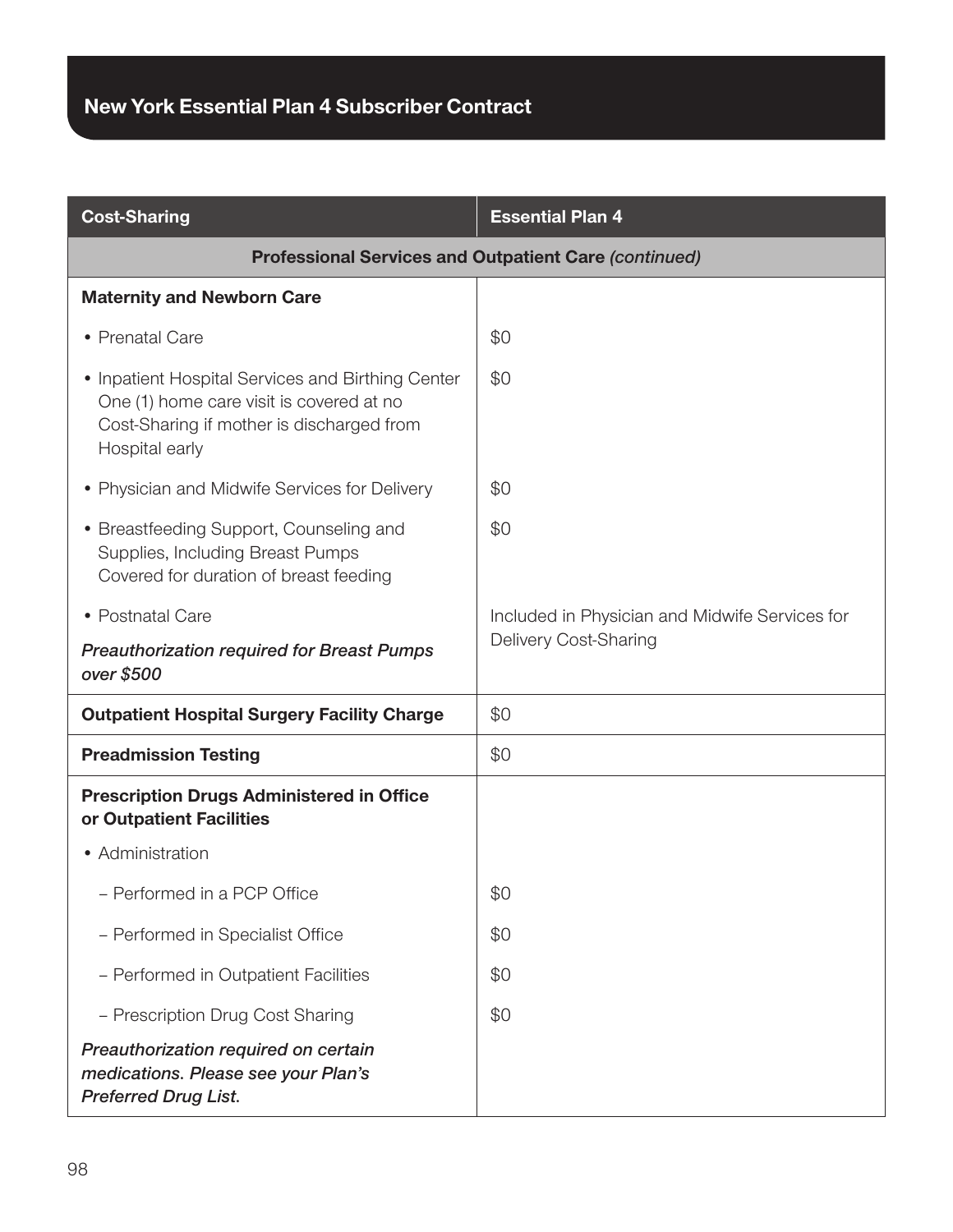| <b>Cost-Sharing</b>                                                                             | <b>Essential Plan 4</b> |
|-------------------------------------------------------------------------------------------------|-------------------------|
| <b>Professional Services and Outpatient Care (continued)</b>                                    |                         |
| <b>Diagnostic Radiology Services</b>                                                            |                         |
| • Performed in a PCP Office                                                                     | \$0                     |
| • Performed in a Specialist Office                                                              | \$0                     |
| • Performed in a Freestanding Radiology Facility                                                | \$0                     |
| • Performed as Outpatient Hospital Services                                                     | \$0                     |
| <b>Therapeutic Radiology Services</b>                                                           |                         |
| • Performed in a Specialist Office                                                              | \$0                     |
| • Performed in a Freestanding Radiology Facility                                                | \$0                     |
| • Performed as Outpatient Hospital Services                                                     | \$0                     |
| Preauthorization required                                                                       |                         |
| <b>Rehabilitation Services</b><br>(Physical Therapy, Occupational Therapy or<br>Speech Therapy) | \$0                     |
| (60 visits per condition;<br>per Plan Year combined therapies)                                  |                         |
| Speech and physical therapy are only covered<br>following a hospital stay or surgery            |                         |
| <b>Second Opinions</b><br>on the Diagnosis of Cancer,<br>Surgery and Other                      | \$0                     |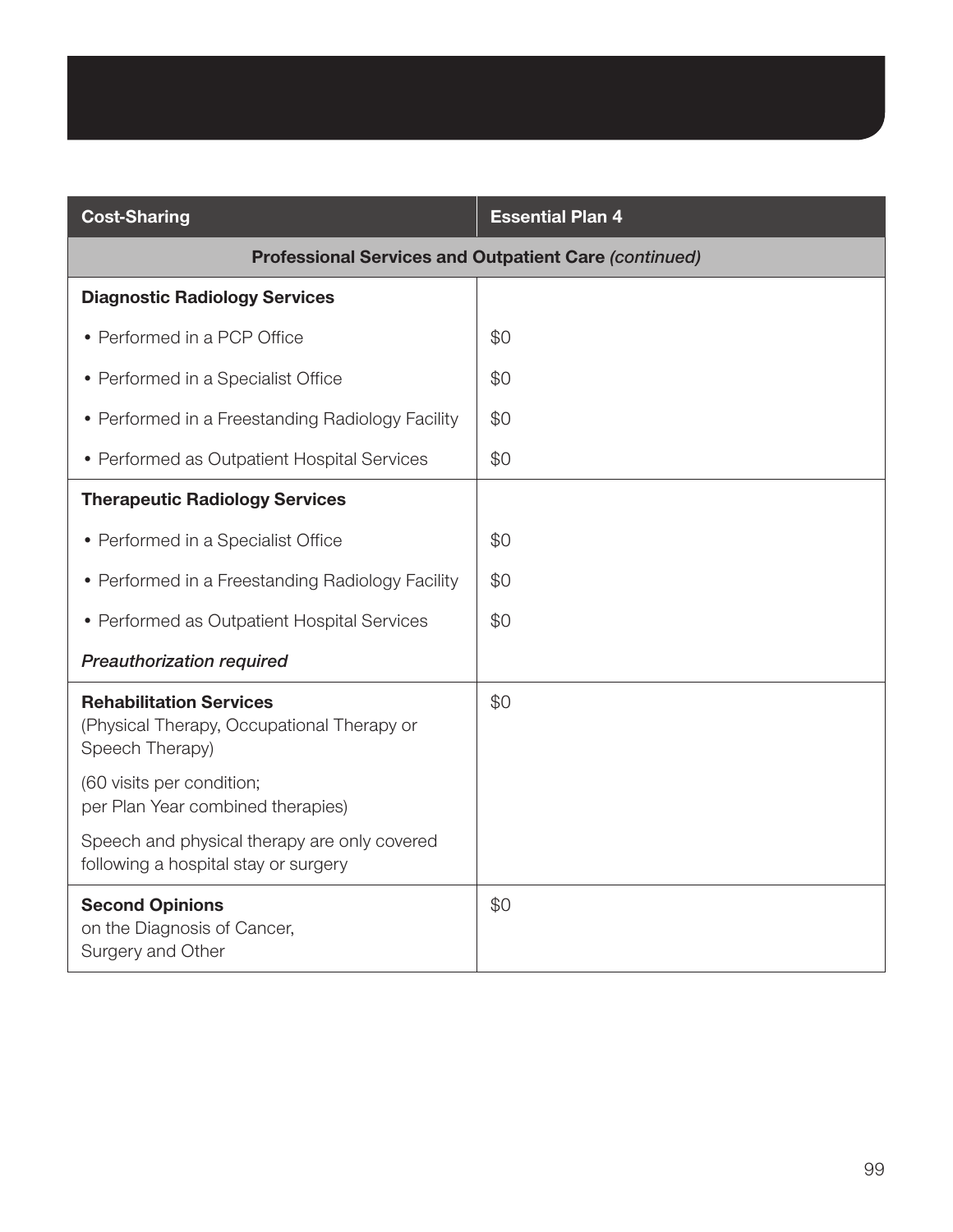| <b>Cost-Sharing</b>                                                                                                                                     | <b>Essential Plan 4</b> |
|---------------------------------------------------------------------------------------------------------------------------------------------------------|-------------------------|
| <b>Professional Services and Outpatient Care (continued)</b>                                                                                            |                         |
| <b>Surgical Services</b><br>(including Oral Surgery; Reconstructive<br>Breast Surgery; Other Reconstructive and<br>Corrective Surgery; and Transplants) |                         |
| All transplants must be performed at<br>designated Facilities                                                                                           |                         |
| • Inpatient Hospital Surgery                                                                                                                            | \$0                     |
| • Outpatient Hospital Surgery                                                                                                                           | \$0                     |
| • Surgery Performed at an Ambulatory<br><b>Surgical Center</b>                                                                                          | \$0                     |
| • Office Surgery                                                                                                                                        | \$0                     |
| <b>Preauthorization required</b>                                                                                                                        |                         |
| <b>Additional Services, Equipment and Devices</b>                                                                                                       |                         |
| <b>ABA Treatment for Autism Spectrum Disorder</b>                                                                                                       | \$0                     |
| <b>Preauthorization required</b>                                                                                                                        |                         |
| <b>Assistive Communication Devices for</b><br><b>Autism Spectrum Disorder</b>                                                                           | \$0                     |
| Preauthorization required                                                                                                                               |                         |
| <b>Diabetic Equipment, Supplies and</b><br><b>Self-Management Education</b>                                                                             |                         |
| • Diabetic Equipment, Supplies and Insulin<br>(30-day supply); Up to a 90-day supply                                                                    | \$0                     |
| • Diabetic Education                                                                                                                                    | \$0                     |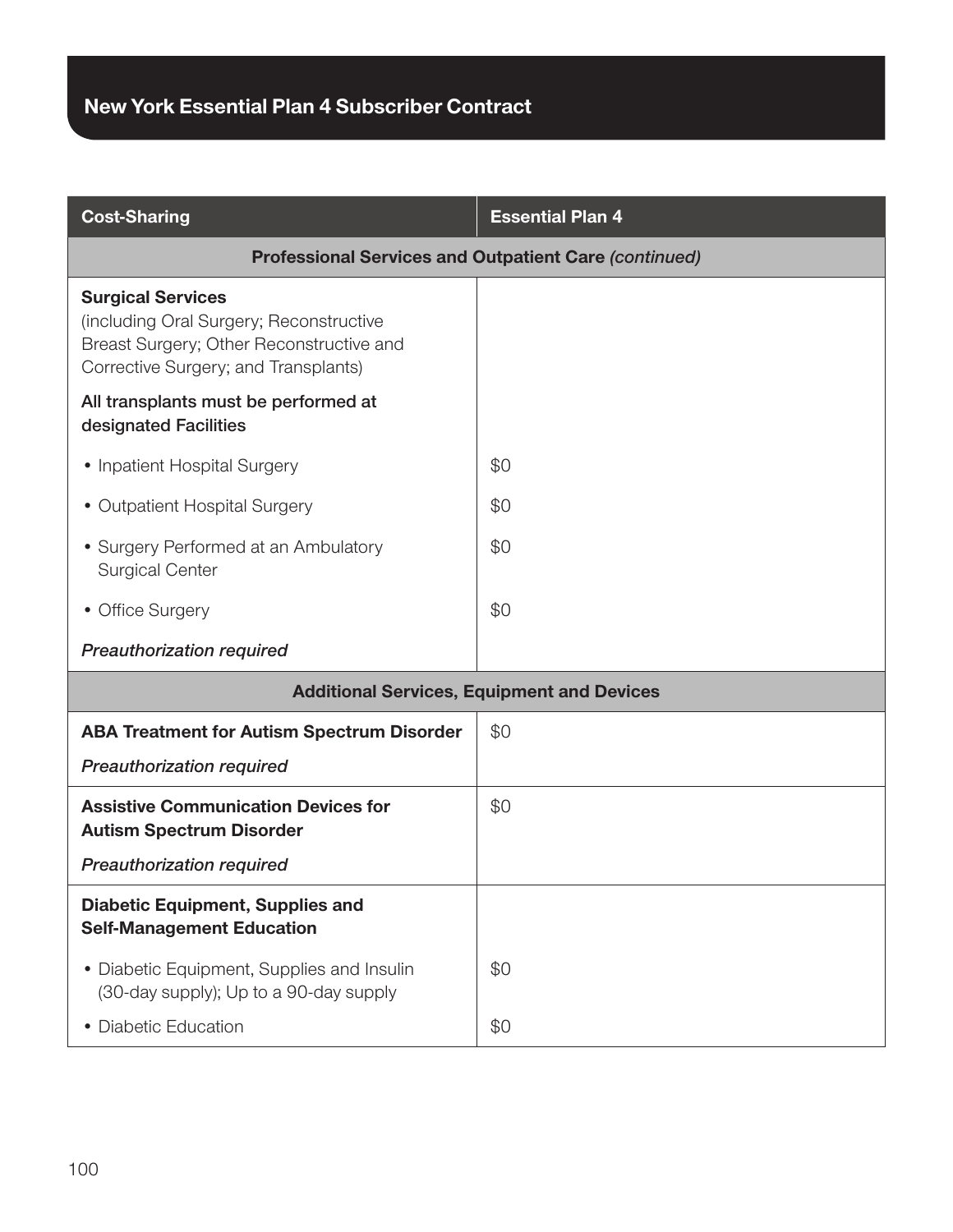| <b>Cost-Sharing</b>                                                                                                                                   | <b>Essential Plan 4</b>                |
|-------------------------------------------------------------------------------------------------------------------------------------------------------|----------------------------------------|
| <b>Additional Services, Equipment and Devices (continued)</b>                                                                                         |                                        |
| <b>Durable Medical Equipment and Braces</b>                                                                                                           | \$0                                    |
| <b>Preauthorization required</b>                                                                                                                      |                                        |
| <b>External Hearing Aids</b><br>(Single purchase - one every three (3) years)                                                                         | \$0                                    |
| <b>Cochlear Implants</b><br>(One (1) per ear per time Covered)                                                                                        | \$0                                    |
| <b>Preauthorization required</b>                                                                                                                      |                                        |
| <b>Hospice Care</b>                                                                                                                                   |                                        |
| • Inpatient                                                                                                                                           | \$0                                    |
| • Outpatient                                                                                                                                          | \$0                                    |
| 210 days per Plan Year                                                                                                                                |                                        |
| Five (5) visits for family bereavement counseling                                                                                                     |                                        |
| <b>Medical Supplies</b>                                                                                                                               | \$0                                    |
| Preauthorization required                                                                                                                             |                                        |
| <b>Prosthetic Devices</b>                                                                                                                             |                                        |
| • External<br>One (1) prosthetic device, per limb, per lifetime,<br>and the cost of repair and replacement of the<br>prosthetic devices and its parts | \$0                                    |
| • Internal                                                                                                                                            | Included as part of Inpatient Hospital |
| <b>Preauthorization required</b>                                                                                                                      | Cost-sharing                           |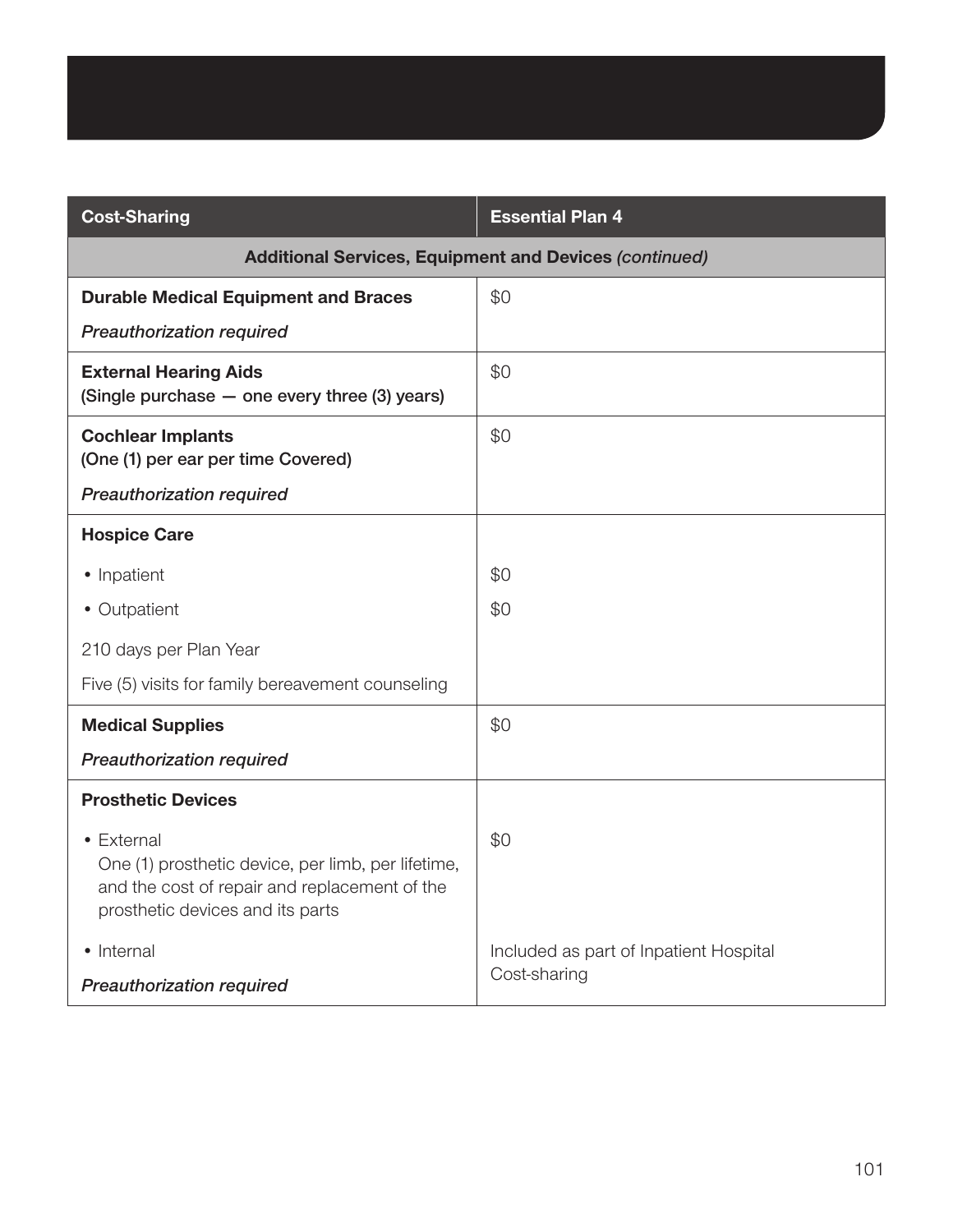| <b>Cost-Sharing</b>                                                                                                                                                                     | <b>Essential Plan 4</b> |
|-----------------------------------------------------------------------------------------------------------------------------------------------------------------------------------------|-------------------------|
| <b>Inpatient Services and Facilities</b>                                                                                                                                                |                         |
| <b>Inpatient Hospital for a</b><br><b>Continuous Confinement</b><br>(including an Inpatient Stay for Mastectomy<br>Care, Cardiac and Pulmonary Rehabilitation,<br>and End of Life Care) | \$0                     |
| Preauthorization required.<br>However, Preauthorization is not required<br>for emergency admissions.                                                                                    |                         |
| <b>Observation Stay</b>                                                                                                                                                                 | \$0                     |
| Copay waived if direct transfer from outpatient<br>surgery setting to observation                                                                                                       |                         |
| <b>Skilled Nursing Facility</b><br>(including Cardiac and Pulmonary Rehabilitation)                                                                                                     | \$0                     |
| 200 days per Plan Year                                                                                                                                                                  |                         |
| Copay waived for each admission if directly<br>transferred from hospital inpatient setting to<br>skilled nursing facility                                                               |                         |
| <b>Preauthorization required</b>                                                                                                                                                        |                         |
| <b>Inpatient Habilitation Services</b><br>(Physical, Speech and Occupational Therapy)                                                                                                   | \$0                     |
| 60 days per Plan Year combined therapies                                                                                                                                                |                         |
| <b>Preauthorization required</b>                                                                                                                                                        |                         |
| <b>Inpatient Rehabilitation Services</b><br>(Physical, Speech and Occupational Therapy)                                                                                                 | \$0                     |
| 60 per Plan Year combined therapies                                                                                                                                                     |                         |
| <b>Preauthorization required</b>                                                                                                                                                        |                         |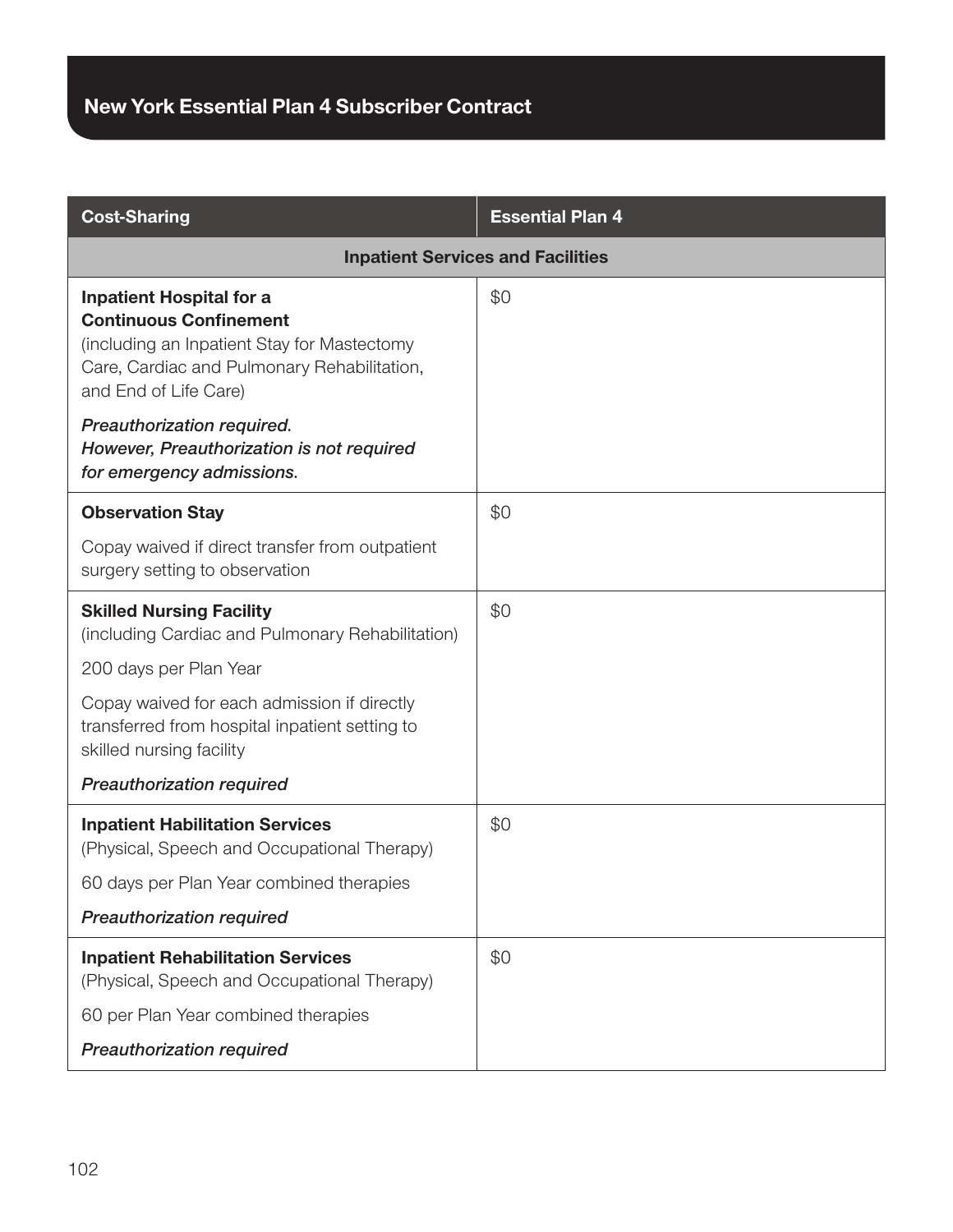| <b>Cost-Sharing</b>                                                                                                                                             | <b>Essential Plan 4</b> |
|-----------------------------------------------------------------------------------------------------------------------------------------------------------------|-------------------------|
| <b>Mental Health and Substance Use Disorder Services</b>                                                                                                        |                         |
| <b>Inpatient Mental Health Care</b><br>including Residential Treatment<br>(for a continuous confinement when<br>in a Hospital)                                  | \$0                     |
| Preauthorization required.<br>However, Preauthorization is not required<br>for emergency admissions.                                                            |                         |
| <b>Outpatient Mental Health Care</b><br>(including Partial Hospitalization and<br>Intensive Outpatient Program Services)                                        | \$0                     |
| • Office Visits                                                                                                                                                 | \$0                     |
| • All other outpatient services                                                                                                                                 | \$0                     |
| <b>Preauthorization required</b>                                                                                                                                |                         |
| <b>Inpatient Substance Use Services</b><br>(for a continuous confinement when<br>in a Hospital)                                                                 | \$0                     |
| Preauthorization required.<br>However, Preauthorization is not required<br>for emergency admissions or for Participating<br><b>OASAS-certified Facilities.</b>  |                         |
| <b>Outpatient Substance Use Services</b><br>(including Partial Hospitalization, Intensive<br>Outpatient Program Services, and Medication<br>Assisted Treatment) | \$0                     |
| Up to 20 visits per Plan Year may be used for<br>family counseling                                                                                              |                         |
| <b>Preauthorization required</b>                                                                                                                                |                         |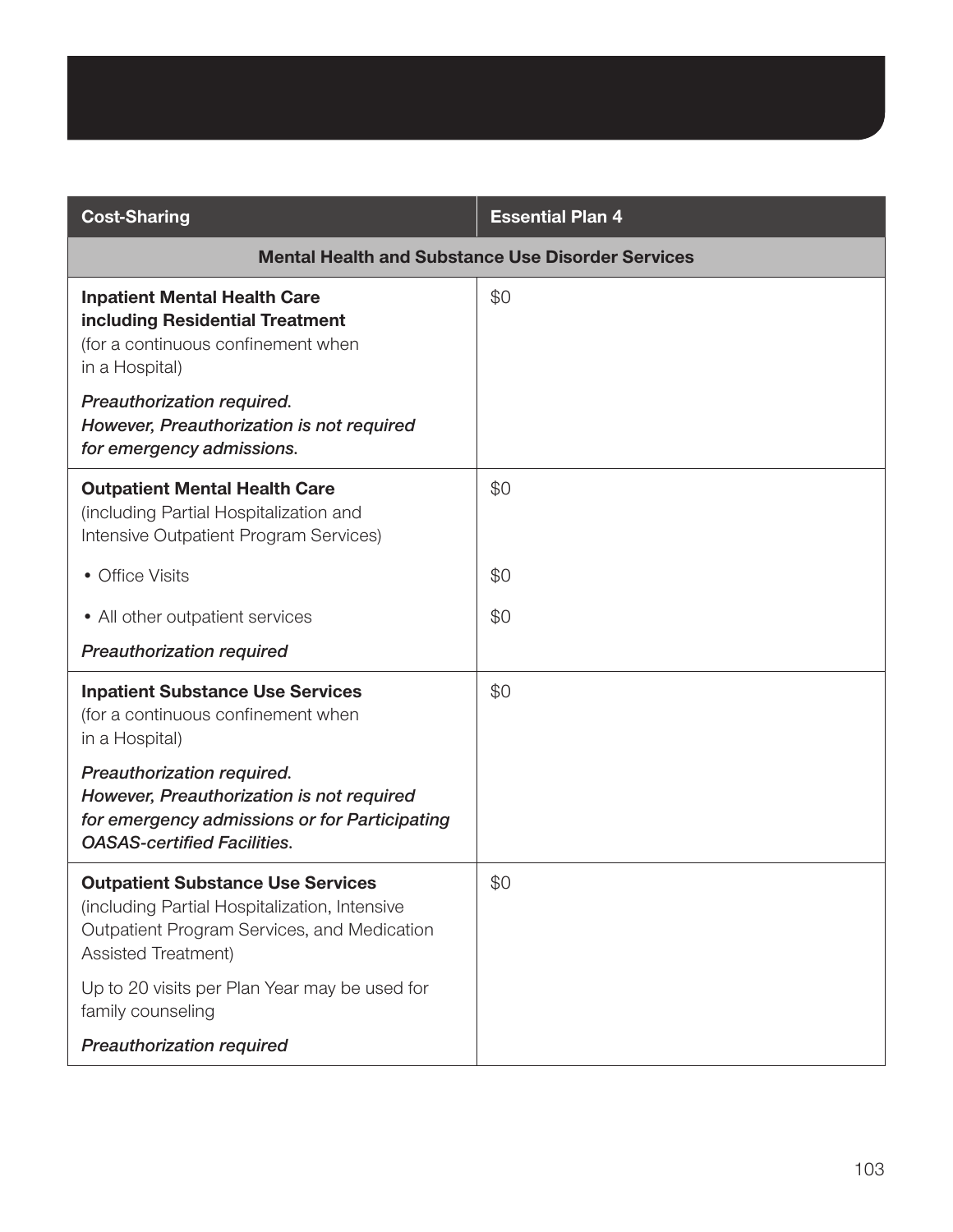| <b>Cost-Sharing</b>                                                                                                                                                                                                                                                                        | <b>Essential Plan 4</b>                                                                                 |  |
|--------------------------------------------------------------------------------------------------------------------------------------------------------------------------------------------------------------------------------------------------------------------------------------------|---------------------------------------------------------------------------------------------------------|--|
| <b>Prescription Drugs</b><br>Certain Prescription Drugs are not subject to Cost-Sharing when provided in accordance<br>with the comprehensive guidelines supported by HRSA or if the item or service<br>has an "A" or "B" rating from the USPSTF and obtained at a participating pharmacy. |                                                                                                         |  |
| <b>Retail Pharmacy</b><br>30-day supply                                                                                                                                                                                                                                                    |                                                                                                         |  |
| Tier 1                                                                                                                                                                                                                                                                                     | \$0                                                                                                     |  |
| Tier 2                                                                                                                                                                                                                                                                                     | \$0                                                                                                     |  |
| Tier 3                                                                                                                                                                                                                                                                                     | \$0                                                                                                     |  |
| Preauthorization is not required for a covered Prescription Drug used to treat a substance use<br>disorder, including a Prescription Drug to manage opioid withdrawal and/or stabilization and for<br>opioid overdose reversal.                                                            |                                                                                                         |  |
| <b>Mail-Order Pharmacy</b><br>Up to a 90-day supply                                                                                                                                                                                                                                        |                                                                                                         |  |
| Tier 1                                                                                                                                                                                                                                                                                     | See benefit for description                                                                             |  |
| Tier 2                                                                                                                                                                                                                                                                                     | See benefit for description                                                                             |  |
| Tier <sub>3</sub>                                                                                                                                                                                                                                                                          | See benefit for description                                                                             |  |
| <b>Non-Prescription Drugs</b>                                                                                                                                                                                                                                                              | \$0                                                                                                     |  |
| <b>Enteral Formulas</b>                                                                                                                                                                                                                                                                    |                                                                                                         |  |
| Tier 1                                                                                                                                                                                                                                                                                     | \$0                                                                                                     |  |
| Tier 2                                                                                                                                                                                                                                                                                     | \$0                                                                                                     |  |
| Tier <sub>3</sub>                                                                                                                                                                                                                                                                          | \$0                                                                                                     |  |
| <b>Wellness Benefits</b>                                                                                                                                                                                                                                                                   |                                                                                                         |  |
| <b>Gym Reimbursement</b>                                                                                                                                                                                                                                                                   | Up to \$400 per plan year,<br>\$200 per 6-month period after attending<br>50 visits in a 6-month period |  |